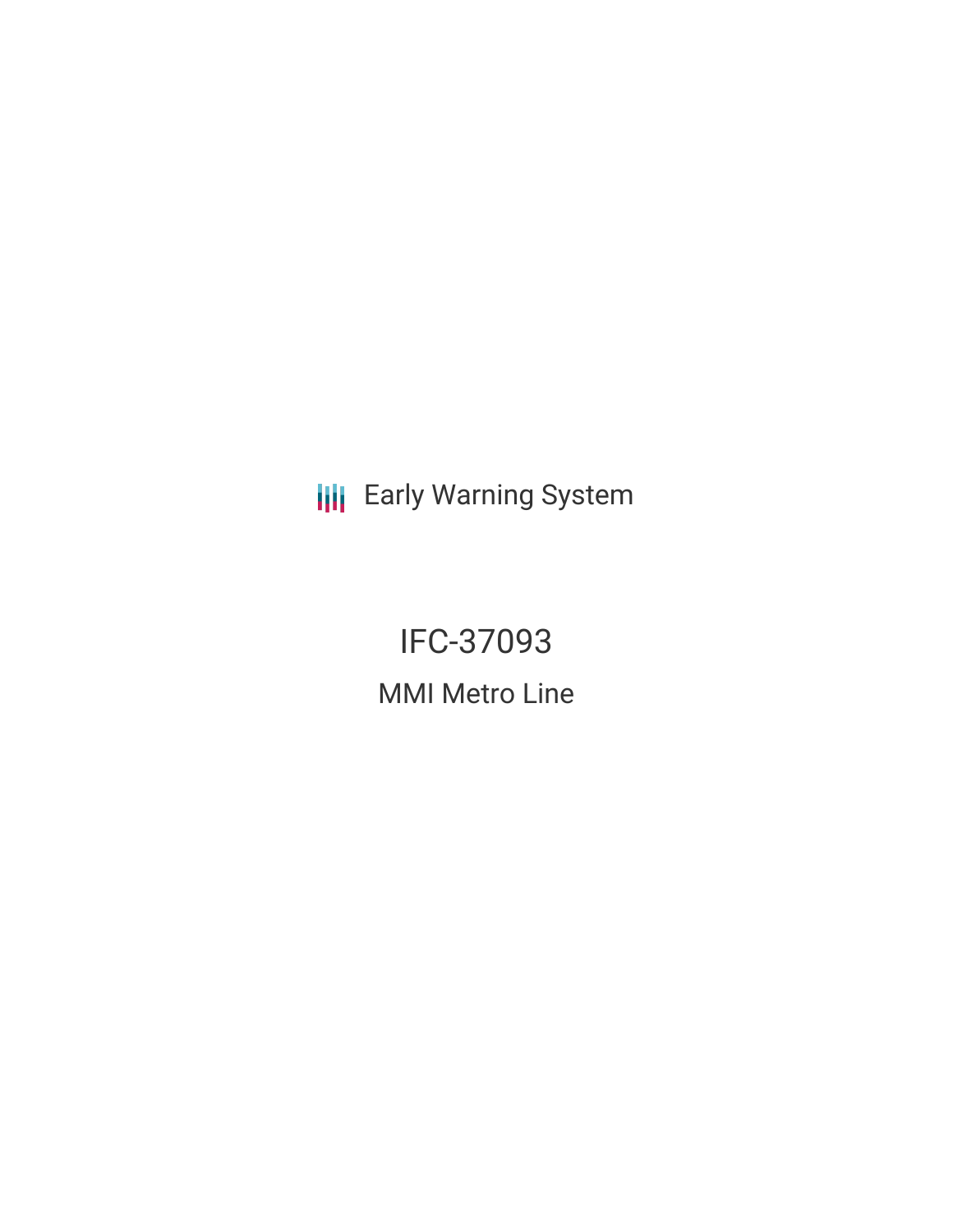## **Quick Facts**

| <b>Countries</b>               | Turkey                                  |
|--------------------------------|-----------------------------------------|
| <b>Specific Location</b>       | Istanbul                                |
| <b>Financial Institutions</b>  | International Finance Corporation (IFC) |
| <b>Status</b>                  | Active                                  |
| <b>Bank Risk Rating</b>        | B                                       |
| <b>Voting Date</b>             | 2016-02-08                              |
| <b>Borrower</b>                | METROPOLITAN MUNICIPALITY OF ISTANBUL   |
| <b>Sectors</b>                 | Construction, Transport                 |
| <b>Investment Type(s)</b>      | Loan                                    |
| <b>Investment Amount (USD)</b> | $$65.49$ million                        |
| <b>Project Cost (USD)</b>      | \$369.00 million                        |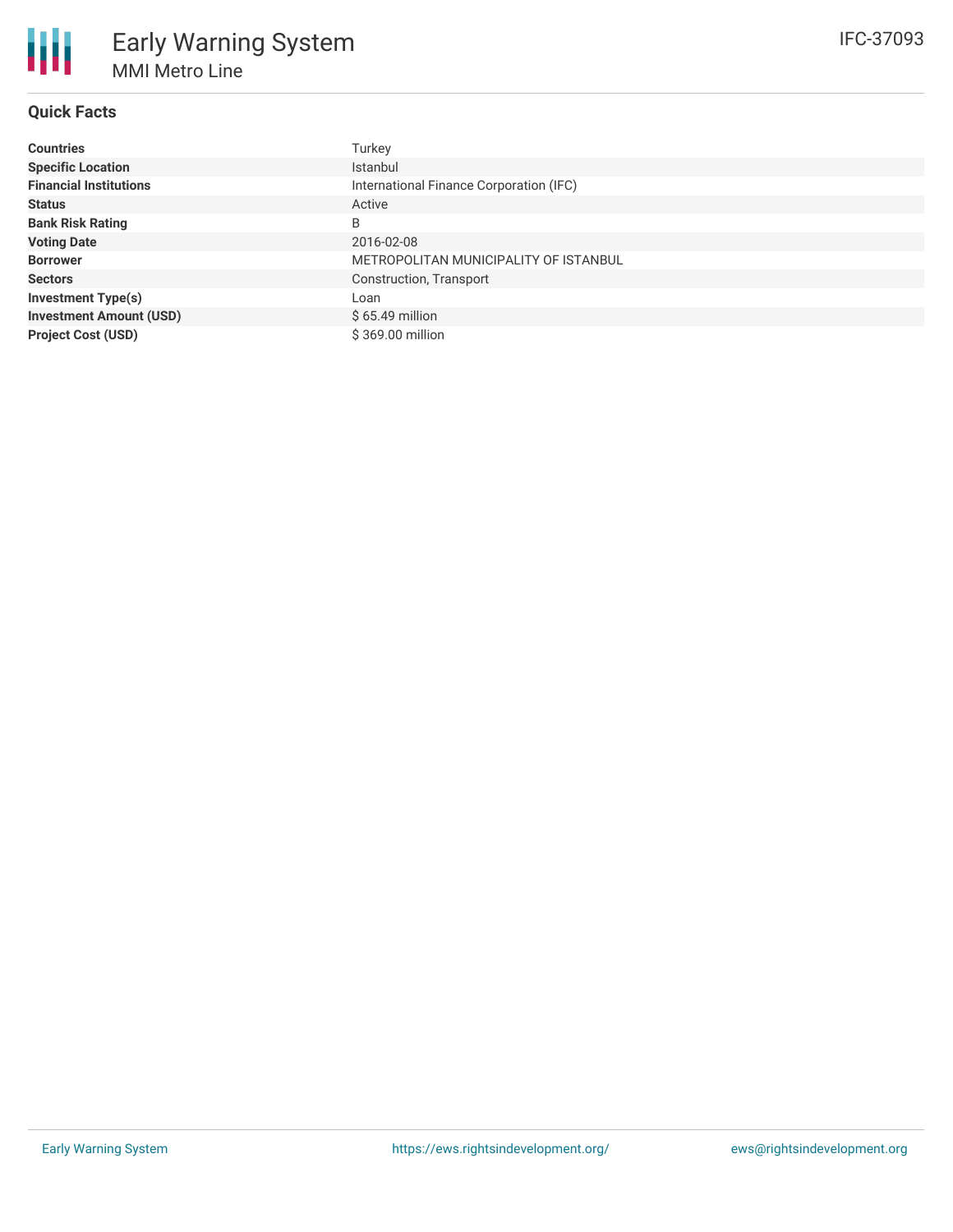

### **Project Description**

This project finances the construction and electromechanical works of the 5.3 km Kabatas-Mecidiyekoy metro line including three stations. The metro line will be constructed on the European side of Istanbul and will establish an east-west public transit axis running through seven northern districts of Istanbul and interconnecting four existing tram/metro lines.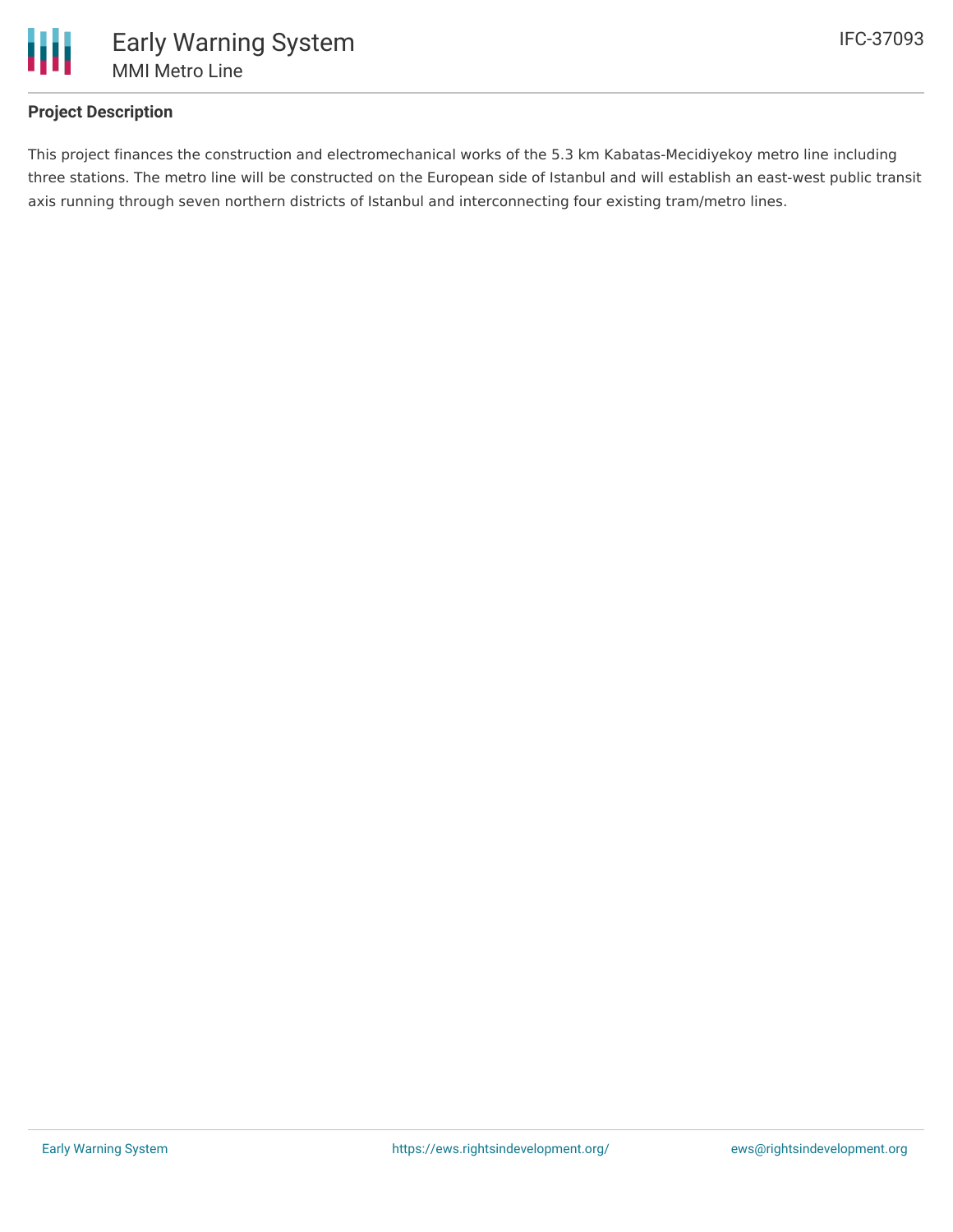### **Investment Description**

• International Finance Corporation (IFC)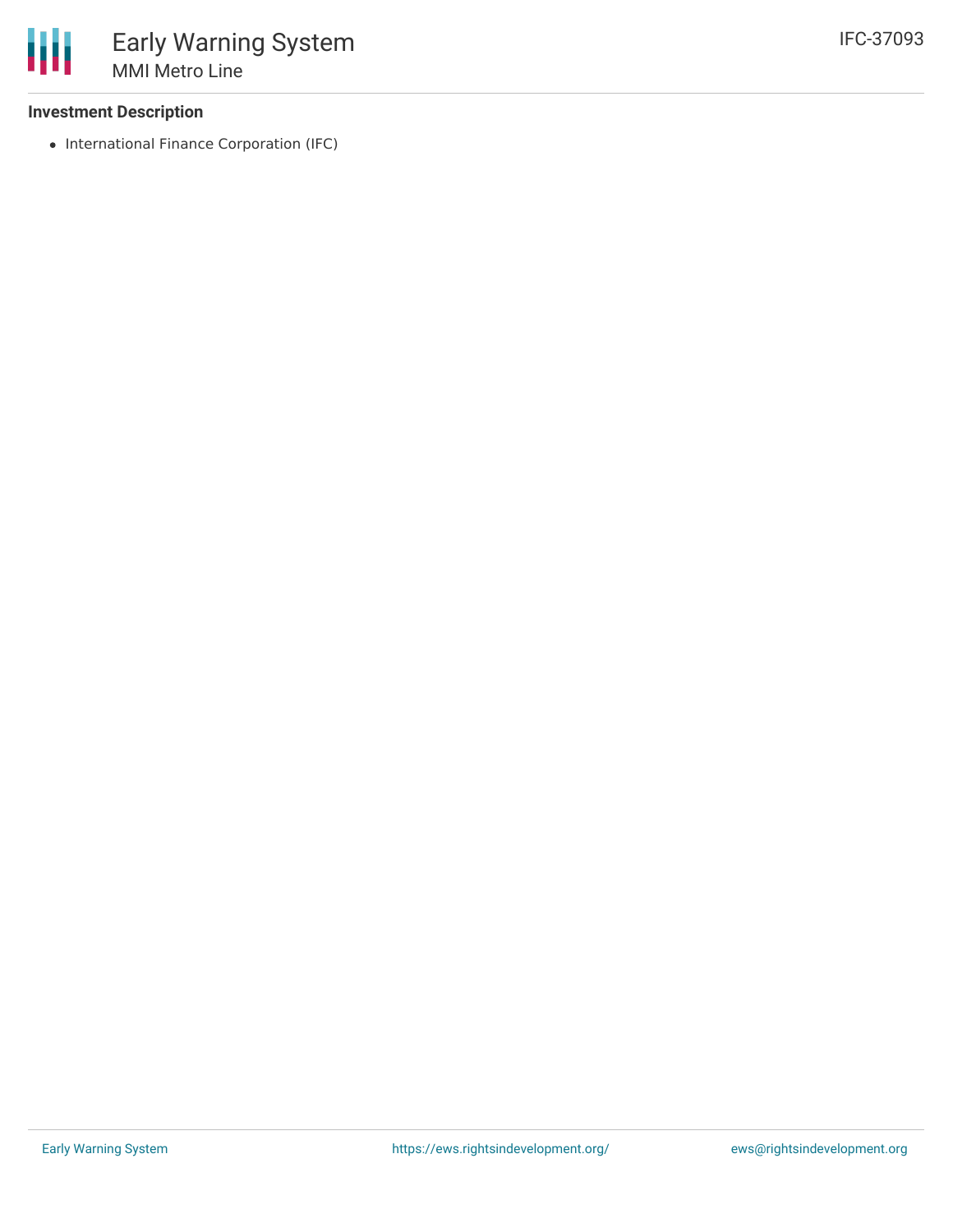

# **Contact Information**

Name: Hasan Pezuk Address: IBB Ek Hizmet Binasi M. Nezihi Ozmen Mah. Kasim Sok. 34010 Merter Istanbul Tel: +90 212 449 41 75 Fax: +90 212 449 41 80 Email: mailto:hasan.pezuk@ibb.gov.tr

### ACCOUNTABILITY MECHANISM OF IFC/MIGA

The Compliance Advisor Ombudsman (CAO) is the independent complaint mechanism and fact-finding body for people who believe they are likely to be, or have been, adversely affected by an IFC or MIGA- financed project. If you submit a complaint to the CAO, they may assist you in resolving a dispute with the company and/or investigate to assess whether the IFC is following its own policies and procedures for preventing harm to people or the environment. If you want to submit a complaint electronically, you can email the CAO at CAO@worldbankgroup.org. You can learn more about the CAO and how to file a complaint at http://www.cao-ombudsman.org/